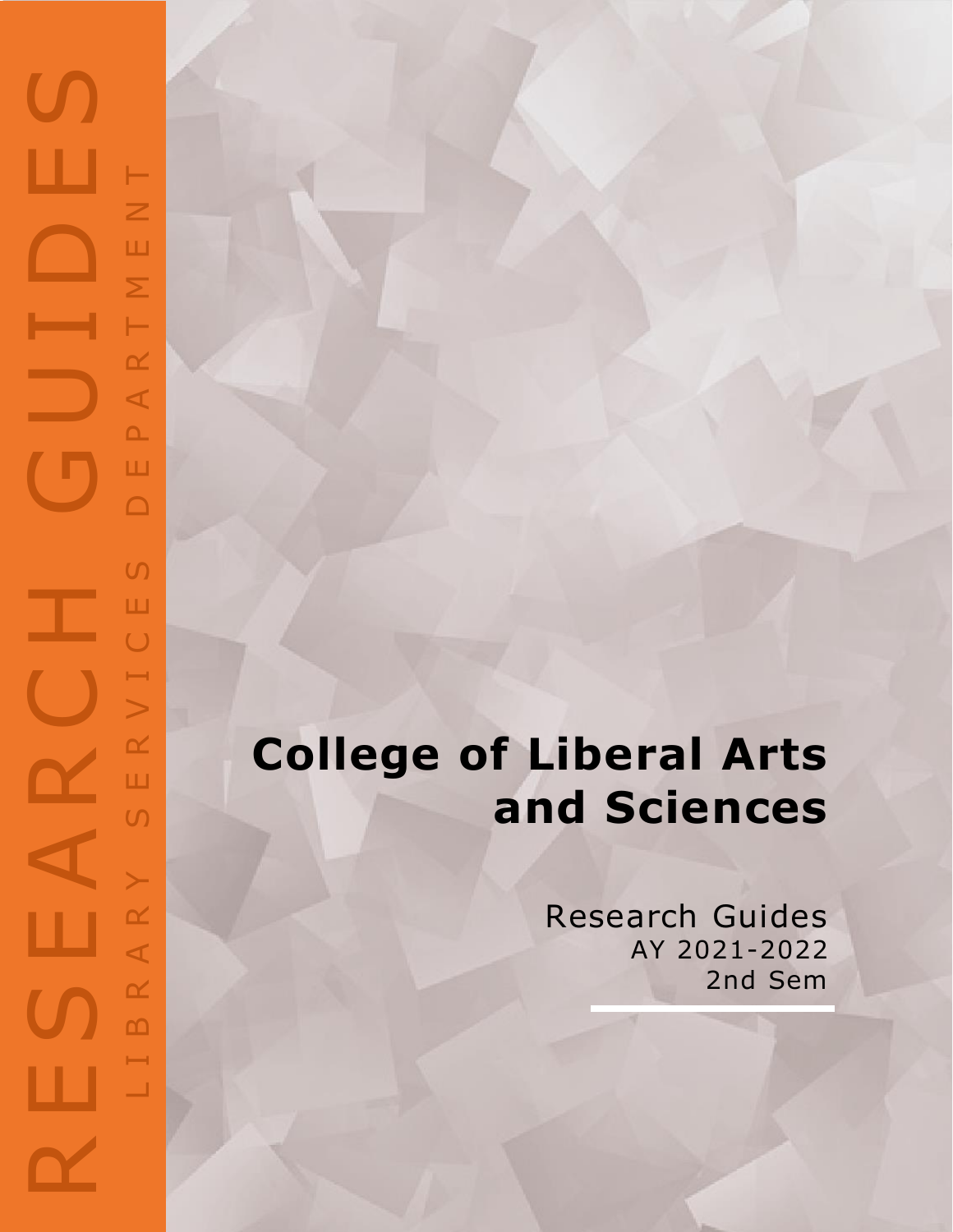Instructions: Use Google Chrome as your default browser and log on using your official Letran E-mail. Click on the subject title to access the Research Guide. Make sure your device is connected to the Internet.

| <b>Academic Program</b><br><b>Subject Code</b> | <b>AB Advertising</b><br><b>Subject Title</b>                  |
|------------------------------------------------|----------------------------------------------------------------|
| ADV203                                         | <b>Advertising Copywriting Brand AY 21-22</b>                  |
| <b>ADV202</b>                                  | <b>English for the 21st Century Advertisers AY 21-22</b>       |
| <b>ADV204</b>                                  | <b>Art Direction: Visual Brand Storytelling AY 21-22</b>       |
| <b>ADV205</b>                                  | <b>Branding AY 21-22</b>                                       |
| ADV206                                         | <b>Digital Advertising AY 21-22</b>                            |
| <b>ADV207</b>                                  | Social Media Technologies for Communication Campaigns AY 21-22 |
| ADV212                                         | <b>ATL Advertising AY 21-22</b>                                |
| ADV213                                         | <b>BTL Advertising AY 21-22</b>                                |
| ADV214                                         | <b>CSR and PR Advertising AY 21-22</b>                         |
| <b>Academic Program</b>                        | <b>AB Broadcasting</b>                                         |
| <b>Subject Code</b>                            | <b>Subject Title</b>                                           |
| <b>BRD202</b>                                  | <b>Broadcast Principles and Practices AY 21-22</b>             |
| <b>BRD205</b>                                  | <b>Beat Coverage and Reporting AY 21-22</b>                    |
| <b>BRD206</b>                                  | <b>Broadcast Radio Production AY 21-22</b>                     |
| <b>BRD208</b>                                  | Digital Broadcast Newsroom Management AY 21-22                 |
| <b>BRD207</b>                                  | Cinematography AY 21-22                                        |
| <b>BRD213</b>                                  | <b>Introduction to Film AY 21-22</b>                           |
| <b>Academic Program</b>                        | <b>AB Communication Arts</b>                                   |
| <b>Subject Code</b>                            | <b>Subject Title</b>                                           |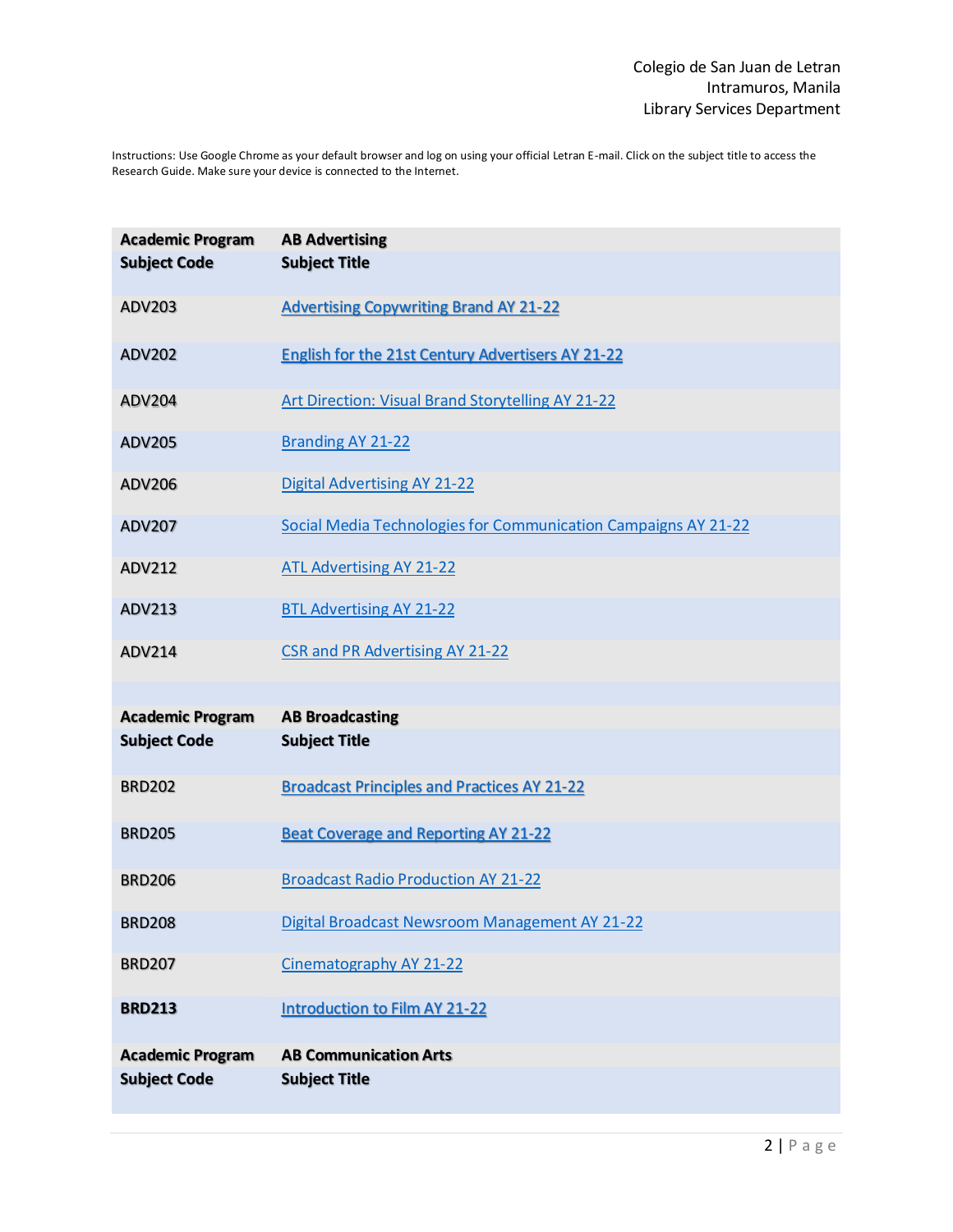Colegio de San Juan de Letran Intramuros, Manila Library Services Department

|                         | Library Services Departmen                                                      |
|-------------------------|---------------------------------------------------------------------------------|
| <b>COM201</b>           | <b>Advertising Principles and Practices AY 21-22</b>                            |
| <b>COM202</b>           | <b>English Communication for the Media Communicator AY 21-22</b>                |
| <b>COM215</b>           | <b>CSR and PR Principles and Practices AY 21-22</b>                             |
| <b>COM211</b>           | Communication Cognate 5 - The Theater AY 21-22                                  |
| <b>COM206</b>           | Social Media Principles and Practices AY 21-22                                  |
| <b>COM204</b>           | <b>Communication Cognate 1 Art Thinking AY 21-22</b>                            |
| COM212                  | <b>Communication Elective 1 - Creative Writing AY 21-22</b>                     |
| <b>Academic Program</b> | <b>AB Journalism</b>                                                            |
| <b>Subject Code</b>     | <b>Subject Title</b>                                                            |
| <b>JRN202</b>           | <b>Research for Journalism AY 21-22</b>                                         |
| <b>JRN205</b>           | <b>Broadcast Journalism: Newsroom Management and Editorial AY 21-22</b>         |
| <b>JRN207</b>           | News Reporting and Writing Specialized Beat Reporting AY 21-22                  |
| <b>JRN208</b>           | Photojournalism AY 21-22                                                        |
| <b>JRN206</b>           | <b>News Editing and Production AY 21-22</b>                                     |
| <b>Academic Program</b> | <b>AB Legal Management</b>                                                      |
| <b>Subject Code</b>     | <b>Subject Title</b>                                                            |
| <b>LGM203</b>           | <b>Introduction to Law with Legal Research AY 21-22</b>                         |
| <b>LGM204</b>           | Operations Management and TQM for Legal Management AY 21-22                     |
| <b>LGM215</b>           | <b>Administrative Law AY 21-22</b>                                              |
| <b>LGM218</b>           | <b>Environmental Laws AY 21-22</b>                                              |
| <b>LGM216</b>           | <b>Contemporary Legislation on Business Regulations and Real State AY 21-22</b> |
| <b>LGM207</b>           | <b>Alternative Dispute Resolutions AY 21-22</b>                                 |
| <b>LGM208</b>           | <b>Banking Laws AY 21-22</b>                                                    |